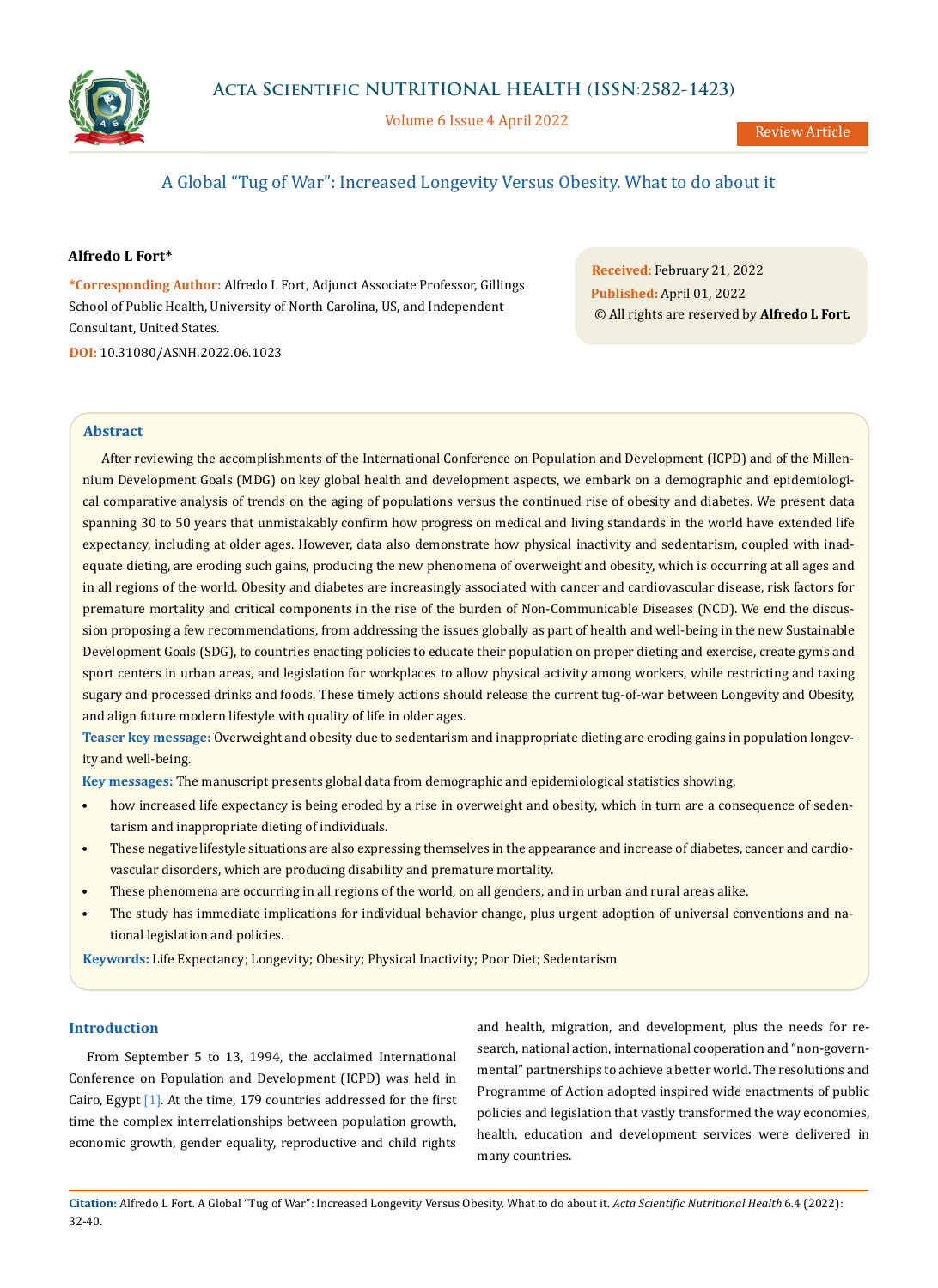Recently, from November 12 to 14, 2019, the world celebrated in Nairobi, Kenya, 25 years of ICPD, reviewing progress and challenges in respect to the commitments adopted. ICPD+25 expanded its promises to include sustainable funding, demographic diversity, gender equality, timely and disaggregated data, inclusivity, and assistance in humanitarian and fragile contexts  $[2]$ .

The other global initiative that attracted universal attention was the Millennium Development Goals (MDGs) [3], which were established by the United Nations in the year 2000. These were 8 goals adopted to halve extreme poverty, halt the spread of HIV/AIDS and reduce malaria and Tuberculosis (TB) infections, improve maternal health and reduce child mortality, promote gender equality, ensure environmental sustainability and global partnerships for development, and achieve universal primary education by the next 15 years (2015). Of the 14 numerical targets, 3 and a half were achieved (halving extreme poverty, reducing education gender disparity, reducing new malaria and TB infections, and increasing access to safe drinking water-though not to sanitation  $[4]$ .

This was followed in 2015 by the ambitious 17 Sustainable Development Goals (SDGs) for the next 15 years which, as known, encompasses a much larger number of sectors and topics, with 169 targets set on health, education, gender, water and sanitation, energy, industry, economy, climate, land and water lives, peace, justice and partnerships for development, among many areas [5].

As we follow these global commitments and their results, for this article we will concentrate on a couple of trends of contrasting significance: Life expectancy and Aging versus Sedentarism and Obesity, and their implications for "…healthy lives and…well-being for all at all ages" (SDG Goal # 3). As we will see, each side pulls its own weight, with foreseeable consequences. In this "tug of war", which side will win?

# **Life expectancy and aging**

# **Life Expectancy**

Much of our data comes from the United Nations, to ensure maximum objectivity. For example, the latest "World Population Prospects 2019" provides important trends and statistics for our discussion [6]. Life Expectancy is an indicator that summarizes human survival, after applying mortality rates at each age from birth to death. In the last 50 years, Life Expectancy worldwide has increased more than a third, or by nearly 17 years (55.4 years between 1965-1970 to 72.3 years between 2015-2020). Similarly, for somebody at 65 years of age their additional life expectation has risen by 4 years, from nearly 13 additional years in 1965-1970 to 17 years by 2015-2020. The contrasts are, of course, more pronounced if the indicators are disaggregated by whether figures are for the "more developed" or "less developed" regions of the world (according to a UN classification). For example, Life Expectancy had nearly 19 years of difference in the 1965-70 period between the two regions (70.3 vs 51.5) and is nearly 9 years lower (79.2 vs 70.7) for less developed than for more developed countries between 2015-2020 (see Table 1).

#### **Aging (Ageing)**

Population Aging is regarded as one of the four global demographic "megatrends" of the last decades (together with population

| Indicator/period   Region* |        | 1965-1970 | 1985-1990 | 1995-2000 | 2000-2005 | 2005-2010 | $2010 - 2015$ | 2015-2020 |
|----------------------------|--------|-----------|-----------|-----------|-----------|-----------|---------------|-----------|
| Life expectancy at         | World  | 55.4      | 63.7      | 65.6      | 67.1      | 68.9      | 70.9          | 72.3      |
| birth (years)              | More D | 70.3      | 74.0      | 74.8      | 75.6      | 76.9      | 78.4          | 79.2      |
|                            | Less D | 51.5      | 61.4      | 63.7      | 65.3      | 67.1      | 69.1          | 70.7      |
| Life expectancy at         | World  | 12.9      | 14.4      | 15.0      | 15.4      | 15.9      | 16.5          | 17.0      |
| age 65 (years)             | More D | 14.3      | 16.1      | 16.8      | 17.4      | 18.2      | 19.0          | 19.6      |
|                            | Less D | 11.6      | 13.2      | 13.9      | 14.3      | 14.7      | 15.2          | 15.8      |

**Table 1:** Life Expectancy at birth and at age 65 for the World, More, and Less Developed Countries, by

Time Periods between 1965 and 2020.

Source: Extracted from United Nations [6].

\*Regions: More D: More Developed (Europe, Northern America, Australia, New Zealand and Japan).

Less D: Less Developed (the remainder).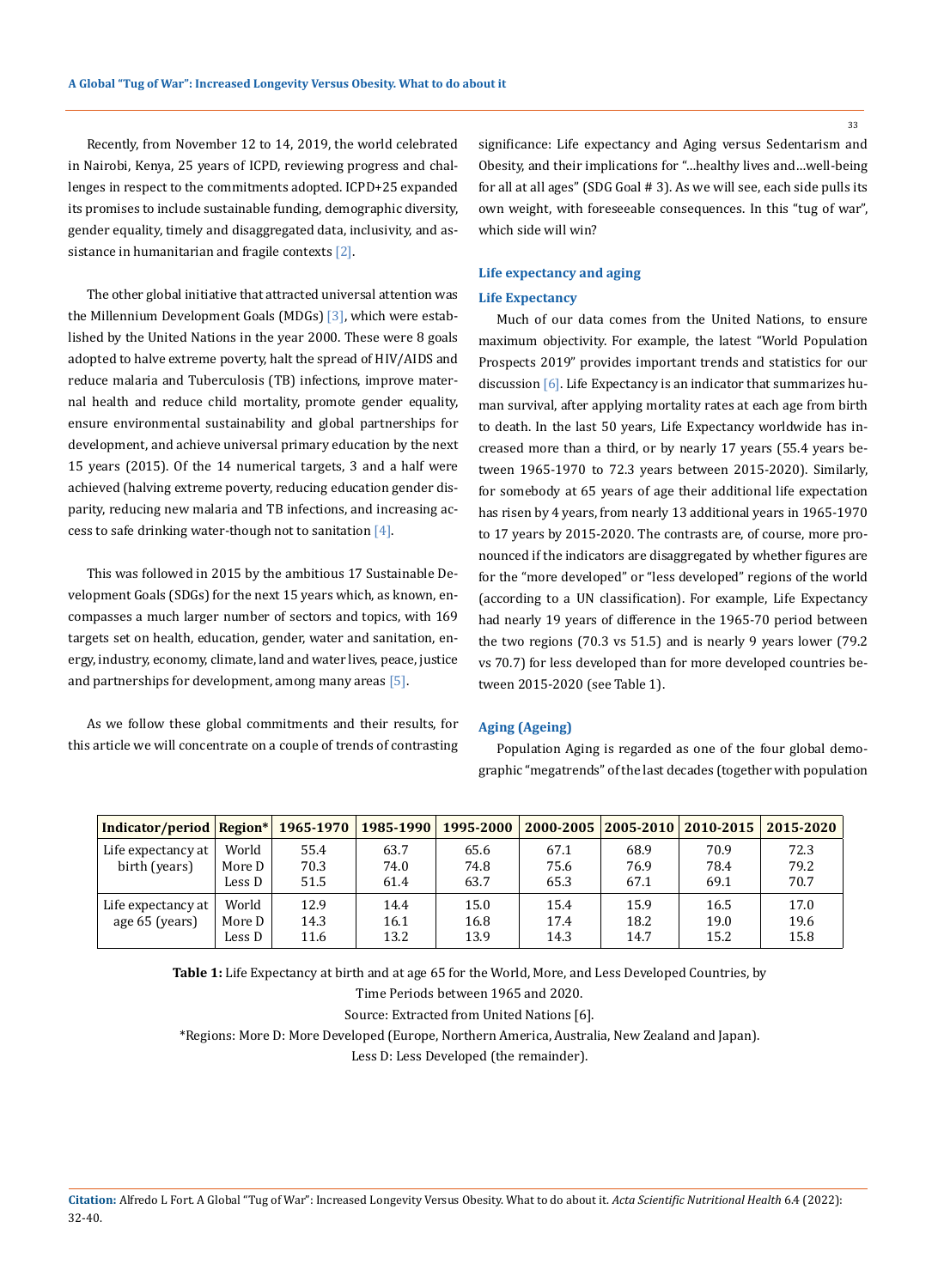growth, international migration and urbanization). It has occurred as a combination of reduced fertility plus increased longevity, the latter benefitting greatly from huge advances in medical diagnosis, care and treatment. The population aged 65 or more has increased in absolute and relative terms  $[7]$ . Numerically, the total population has increased from 3.7 billion in 1970 to nearly 7.8 billion in 2020 (2.1 times), while the population aged 65+ increased disproportionally more, from 196 million to 727 million (3.7 times) in the same period, passing from being 5 percent to more than 9 percent of the total population!

Again, these aggregate numbers do not reveal the larger variation between high- and low-income economies. In the more developed world, the population aged 65 and over increased 2.5 times, while in the less developed world it increased twice this rate. However, in relative terms to their total populations, it is interesting to note that, although nearly doubling their percentage to the total population from 3.6 in 1965-1970 to 7.4 percent in 2015-2020, such relativity in the less developed world is nearly 3 times lower than the 2015-2020 percentage of the more developed nations (19.3% vs 7.4%) see Table 2.

| Indicator/<br>period                      | Region*                   | 1965-1970                    | 1985-1990                     | 1995-2000                     | 2000-2005                     | 2005-2010                     | 2010-2015                     | 2015-2020                     |
|-------------------------------------------|---------------------------|------------------------------|-------------------------------|-------------------------------|-------------------------------|-------------------------------|-------------------------------|-------------------------------|
| Population aged<br>$65+$ (thousands)      | World<br>More D<br>Less D | 196.215<br>100,031<br>96,183 | 328.211<br>143,681<br>184.530 | 422.209<br>170,068<br>252.141 | 474.872<br>184.834<br>290.038 | 526.688<br>197.736<br>328,953 | 607.548<br>220.834<br>386,714 | 727,606<br>245,648<br>481,959 |
| Percentage of<br>population aged<br>$65+$ | World<br>More D<br>Less D | 5.3<br>9.9<br>3.6            | 6.2<br>12.5<br>4.4            | 6.9<br>14.3<br>5.1            | 7.3<br>15.3<br>5.4            | 7.6<br>16.0<br>5.8            | 8.2<br>17.6<br>6.3            | 9.3<br>19.3<br>7.4            |

**Table 2:** Population aged 65 or more and its Percentage of the total Population, for the World, More,

and Less Developed Countries, by Time Periods between 1965 and 2020.

**Source:** Extracted from United Nations [6].

\* Regions: More D: More Developed (Europe, Northern America, Australia, New Zealand and Japan).

Less D: Less Developed (the remainder).

This has been known for decades, how the more advanced economies had a long history of lower fertility plus higher survival rates of their populations, given their access to higher standards of living, healthcare and socio-economic support for vulnerable populations. In lower income countries, fertility reductions plus increased childhood survival rates and improved healthcare have occurred more recently, creating a larger share of populations of working ages (i.e., 15-64) in the typical "population pyramid," weighing heavily in the age structure to produce "younger" average populations than in the higher income countries. This "Demographic Dividend" is the opportunity a country has to grow its economy from having a larger working-age population due to lower fertility (thus fewer dependent children) and higher survival rates into adulthood. It is an opportunity but can also create challenges for this large population  $[8]$  - see Figure 1. The pyramid also shows the increased proportions of the population over 65 in 2020.

However, it is also important to recognize that aging is a worldwide phenomenon that - if anything- will continue to expand in the future. It is expected that the number cited above for the population aged 65 and over will double by 2050, to become 16 percent of the total population worldwide. Clearly, a big challenge for the sustainability of economies.

#### **Immediate health implications of population aging**

The World Health Organization (WHO) is recently getting more concerned about the connotations of aging and health implications. A common narrative is to associate older age with "hearing loss, cataracts and refractive errors, back and neck pain and osteoarthritis, chronic obstructive pulmonary disease, diabetes, depression, dementia." [9] However, less attention has been given to other Non-Communicable Diseases (NCDs) highly associated with older populations, such as Cardiovascular Disease (CVD) and cancer.

### **Aging and CVD**

CVD is known to increase with age, including the prevalence of atherosclerosis, stroke and myocardial infarction [10]. Interestingly, among the most important risk factors associated with this disease are hypertension, diabetes and obesity [11] which, themselves, are intrinsically correlated [12].

**Citation:** Alfredo L Fort*.* A Global "Tug of War": Increased Longevity Versus Obesity. What to do about it. *Acta Scientific Nutritional Health* 6.4 (2022): 32-40.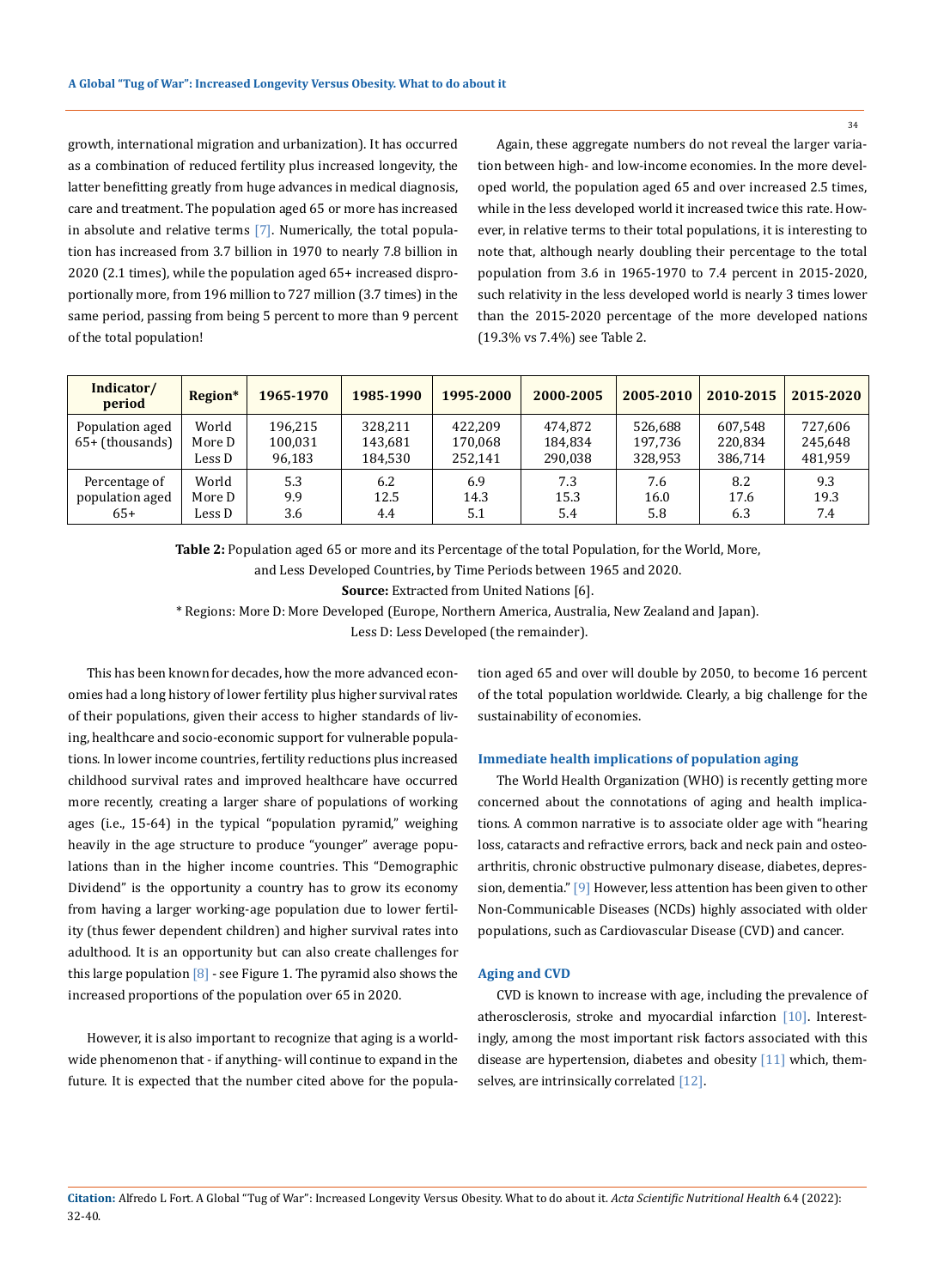



#### **Aging and cancer**

It is widely known that the incidence of cancer increases with age. For example, in the US it increases from less than 25 cases per 100,000 in populations under 20 years, to about 350 per 100,000 among those 45-49 years, and to more than 1,000 per 100,000 among those 60 years and older  $[13]$  see figure 2.

Increasingly, cancer is seen through a "life course approach", where genetic plus epigenetic forces need to be addressed, in an effort to combat the disease. Epigenetics is the study of how our behaviors and the environment can change, not our DNA, but the way our genes work and express [14]. For example, excess body weight and the presence of three or more of these conditions: abdominal obesity, high triglycerides, low High-Density Lipoprotein



**Figure 2:** Incidence rates of cancer (all types) by age. Source: SEER 21: 2013-2017. National Cancer Institute [13].

**Citation:** Alfredo L Fort*.* A Global "Tug of War": Increased Longevity Versus Obesity. What to do about it. *Acta Scientific Nutritional Health* 6.4 (2022): 32-40.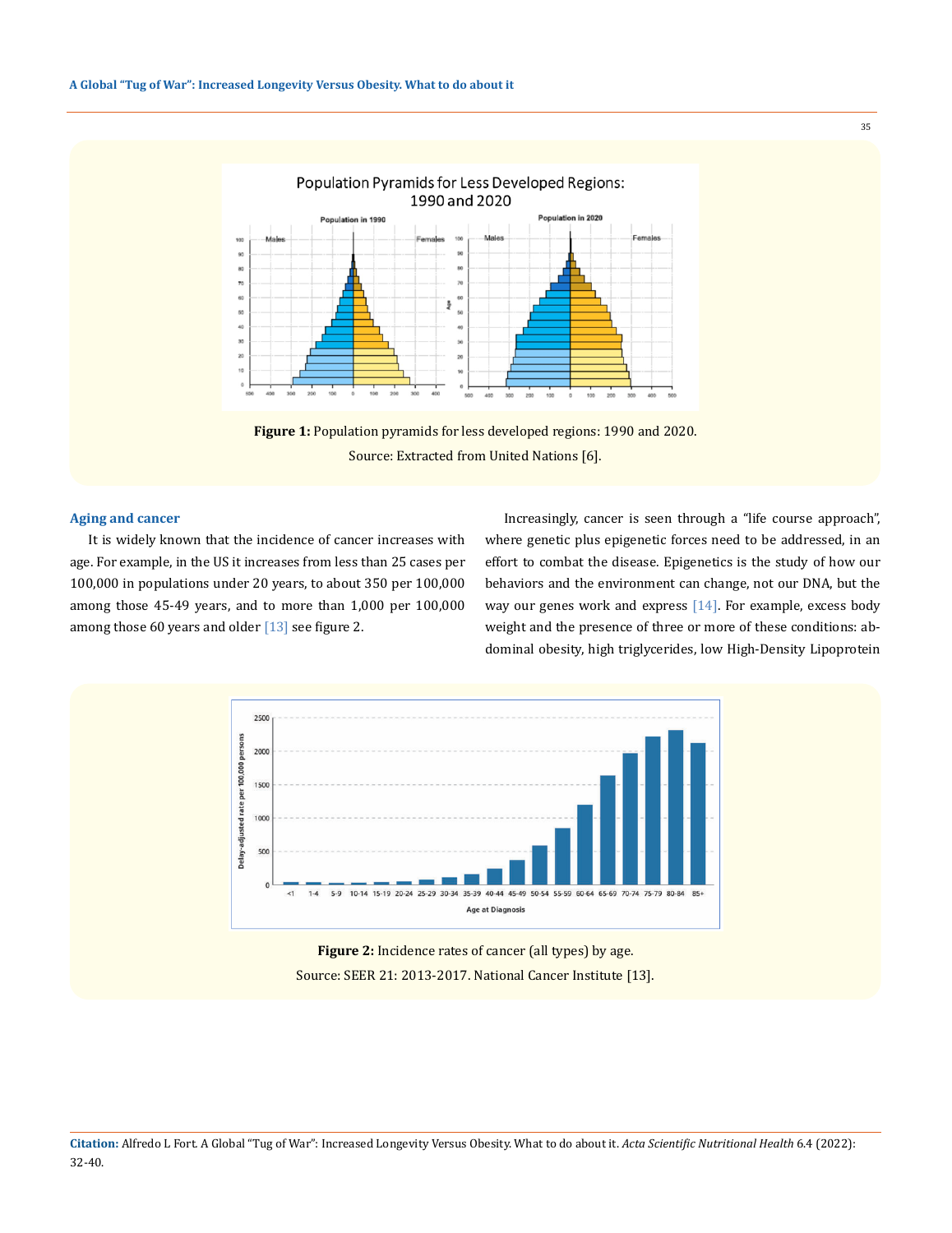(HDL) cholesterol, high blood pressure, or hyperglycemia (known as metabolic syndrome), have been linked to higher risk of cancer of breast (post-menopausal), endometrium, colon and rectum, pancreas, kidney, thyroid, gallbladder and esophagus. Similarly, type 2 diabetes is associated with cancer of the breast (post-menopausal), colon and pancreas [15].

### **The rise of obesity and diabetes**

After examining how conditions such as cancer and CVD increase with people's age, we are also finding how they are highly correlated with being obese or having type 2 diabetes. This is particularly troubling, because they are precisely two conditions that are also more prevalent in our world.

#### **Obesity and Overweight**

The prominence of obesity and overweight cannot be over-emphasized in our current global situation. They are measured based on the Body Mass Index (BMI), or relationship between Weight in Kilograms and the square of Height in meters. Overweight is a BMI greater or equal to  $25 \text{ Kg/m}^2$  and Obesity is a BMI greater or equal to 30 Kg/m<sup>2</sup> [16]. Obesity worldwide has tripled since 1975 and, in 2016, more than 1.9 billion adults were overweight (of which more than a third, or 650 million, were obese). These conditions exist in all age groups, including among children and adolescents (340 million aged 5-19 overweight or obese in 2016). Also, overweight and obesity are no longer only affecting high-income countries. In Africa, there has been a nearly 24% increase in overweight children since 2000, and almost half of the children under 5 overweight or obese in 2019 lived in Asia. It has also affected both boys and girls.

The most important concept about these conditions is that they are preventable. Their cause is an imbalance between calories consumed and expended. The causes have been an increased consumption of high-energy foods (fats and sugars), and less physical activity related to sedentary living, transportation and urbanization.

Poor dieting that contains large amounts of food with high levels of fat or sugar is one of the major contributors of overweight and obesity. A 1990-2017 Global Burden of Disease (GBD) modelling study across 195 countries found that 11 million deaths could have been avoided in 2017 had "dietary risk factors" not been present, among them a high intake of sodium and low intake of whole grains, nuts and seeds, vegetables and fruits. This amounted to the prevention of "one in every five deaths globally". Additionally, there was only 16% of optimal consumption of milk, far higher per day consumption of sugar-sweetened beverages (49 gm) -especially among young adults of 25-49 years, 90% greater consumption of processed meat than optimal, and 86% greater consumption of sodium than optimal. Overall, the study found that suboptimal diet is responsible for more deaths than "any other risks globally, including tobacco smoking." [17] Given the amount of information on the components of good dieting, there are many sources detailing the types and amounts of food people should consume to control and manage weight  $[18]$ . See Figure 3. On the positive side, a just released study using a model based on the GBD estimates that an optimal diet with whole grains, legumes, fish, fruits, vegetables and less red and processed meats and sugary drinks from age 20 would increase life expectancy (LE) in a US population by more than a decade, and if making the change from age 60 it would still increase LE by 8 to 9 years (Fadnes., *et al*. 2022) [19].



**Figure 3:** Two Contrasting Foods (processed meats and high fat/ carbohydrates versus vegetables and soybean). From: Harvard T.H. Chan School of Public Health [18].

### **Diabetes**

Similarly to obesity, diabetes has risen spectacularly in the world, 4 times since 1980 (from 108 million to 422 million in 2014). Unfortunately, it has been rising faster in low- and middleincome countries than in high-income countries. Aside from the associations with cancer, obesity and CVD, diabetes is also a cause of blindness, kidney failure, and lower limb amputations, and is directly linked to premature mortality. In 2016, it was the 7th leading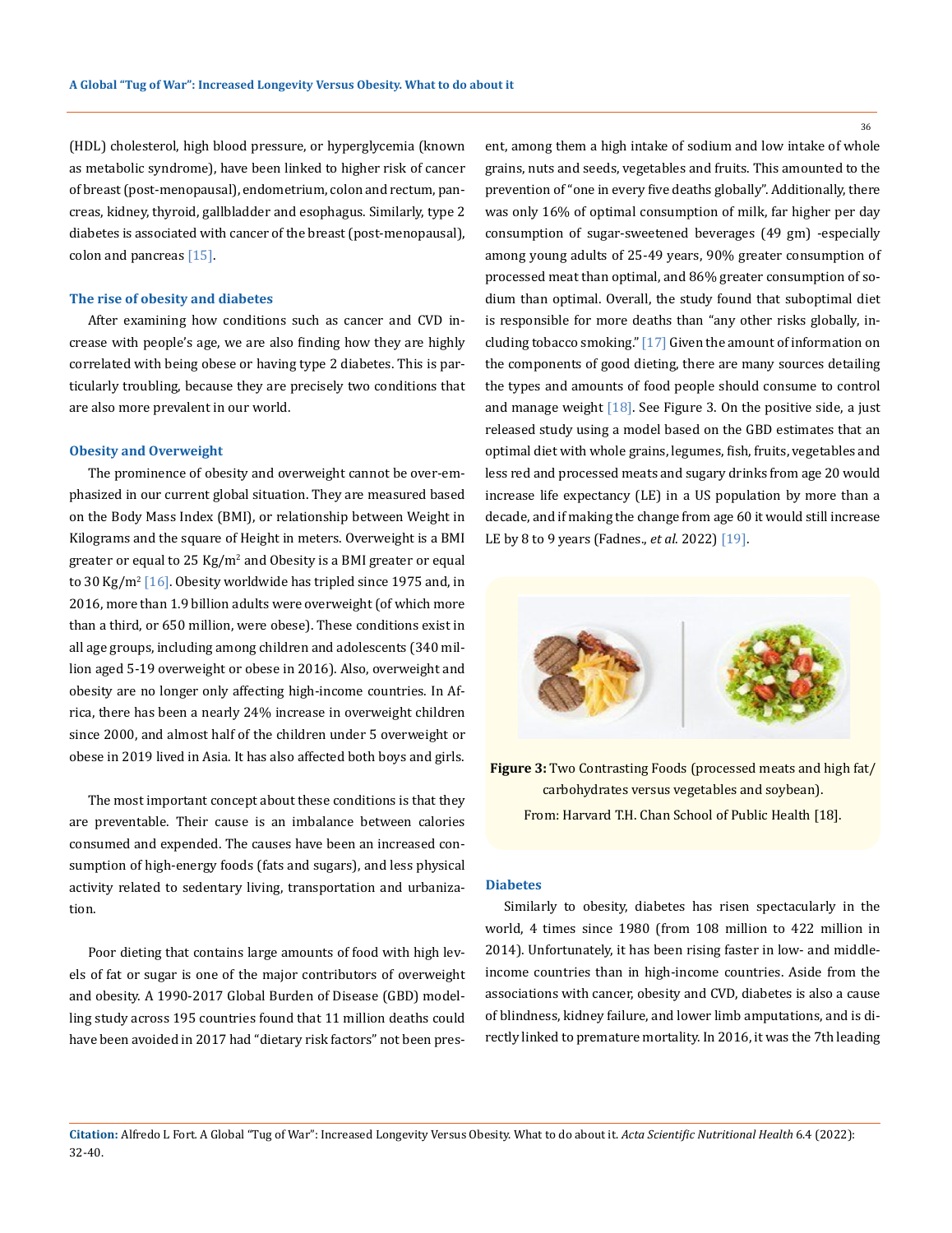cause of death in the world. Unfortunately, type 2 diabetes is rising so steeply in many parts of the world that, contrastingly to the past, it is also being more and more diagnosed in children  $[20]$ . And, in a 1990-2019 modelling of the Global Burden of 369 Diseases and injuries (GBD) in 204 countries and territories, despite the steady improvement of global health in the last 30 years, they found such burden remaining rather stable. This was due to two forces in the opposite direction. On the one hand, the greatest annualized rate of decline of the burden (measured as disability-adjusted life-years, or DALYs) had occurred among children below 10 years of age. However, in the age groups of 50-74 years and 75 years and older, diabetes (and chronic kidney disease) had increased the age-standardized DALY rates, and appeared as one of the top ten causes of GBD for both age groups [21].

#### **An aggravating phenomenon: Sedentarism**

The increased presence of these NCDs that are threatening to counteract many advances made in public health and the well-being of the population, including healthy aging of older people, is compounded by the surge of a post-modern phenomenon: Sedentarism.

Sedentarism, or the persistence of physical inactivity in a population, is now recognized by WHO as a "global public health problem" [22] and the fourth leading risk factor responsible for more than 5 million people dying per year  $[23]$ . It is associated with all the conditions reviewed above  $[24]$ , as well as with mental health and dementia, and threatening overall well-being. One model estimated that physical inactivity was responsible for 6% of the burden of CVD, 7% of type 2 diabetes, 10% of breast cancer, and 10% of colon cancer, as well as for 9% of premature mortality that occurred in 2008  $[25]$ . WHO estimates that a quarter of adults and 81% of adolescents (11-17 years) do not meet their global recommendations on physical activity for health. For example, WHO recommends 150 minutes weekly of moderate intensity aerobic activity for adults over 18 years, plus several other recommendations for different age groups  $[26]$ .

Low levels of physical activity have been related to massive urbanization occurring in the world, which has increased the use of motor vehicles, more intellectual and technological work with less physical demand, and environmental aspects such as traffic, pollution, street violence, and shortage of parks and recreational facilities.

#### **The special case of COVID-19**

In the year that has elapsed between the declaration of the COVID-19 pandemic and the writing of this article, the social and educational lockdowns, employment restrictions and layoffs, have created a new reality in people's homes. It has amplified the two main phenomena discussed here: Sedentarism [27] and Poor Dieting,  $[18]$  but has also influenced unfavorably over obesity  $[28]$ . As suspected, the pandemic has also added a component that is inherently related to the other three conditions: Mental Health. Although not a new disorder in our societies, early studies are confirming the increased psychological distress of healthcare staff and an increased prevalence in the general population of anxiety, moods, depression, suicidal ideation and actions, and violence (including domestic violence) during this pandemic [29]. If anything, COVID-19 has exacerbated and showcased situations already existing in our society. Policies and actions enacted in the future will also have to take into account how they will affect our populations in the event of another pandemic.

## **In conclusion: Aging and Sedentarism-Obesity, a "tug of war" or a lifeline?**

As the reader can gather, we have used a combination of the disciplines of Demography, Epidemiology and Nutritional Health to arrive at this juncture. We are also adopting a comprehensive view of health as per WHO's definition: "A state of complete physical, mental and social well-being and not merely the absence of disease or infirmity." [30] This means it is not enough to achieve a positive trend in the longevity of human beings in this earth (i.e., the numerical aspect), but to ensure those additional years of life are lived in "good health" (i.e., the quality aspect), without the infirmity of cardiovascular and diabetic symptoms, plus the burden of frequent laboratory exams and medical appointments, and taking countless medications.

We also do not want to address these statistics through a curative or reparative approach, but through a smarter and more sustainable preventive medicine/global health lens. On this consideration, it is striking to find that, of the 17 SDG goals, 169 targets and 231 indicators, there is only one indicator (2.2.2) within Goal 2 ("End hunger, achieve food security and improved nutrition and promote sustainable agriculture") that speaks about ending "…all forms of malnutrition…by type", where the terms "wasting and overweight" are included in parenthesis at the end. And on

**Citation:** Alfredo L Fort*.* A Global "Tug of War": Increased Longevity Versus Obesity. What to do about it. *Acta Scientific Nutritional Health* 6.4 (2022): 32-40.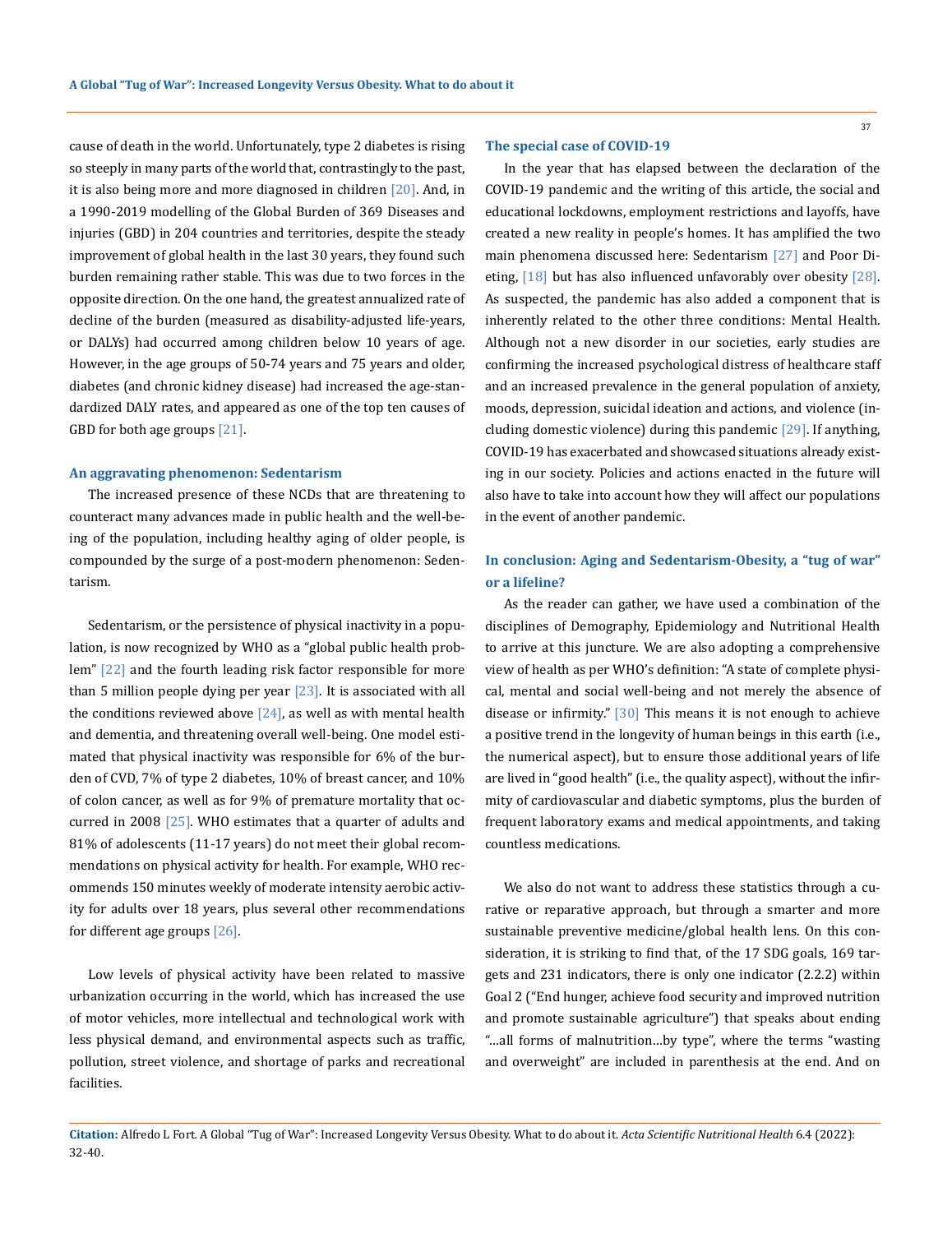Goal 3 ("Ensure healthy lives and promote well-being for all at all ages"), there is only one target (3.4) on reducing premature mortality from NCDs which will measure mortality rates "…attributed to cardiovascular disease, cancer, diabetes or chronic respiratory disease." However, throughout the framework there is no mention about appropriate diets, or prevention of sedentarism through neighborhood and school policies promoting exercise/physical activity at all ages. Even Goal 11, which seeks to make cities and human settlements "inclusive, safe, resilient and sustainable" only includes an indicator (11.7.1) that will look for the "Average share of the built-up area of cities that is open space for public use for all", but without explicitly mentioning its use for physical activity. Only a few initiatives have come up with indicators on "…sport, physical education and physical activity" as potential contributors to the SDGs. For example, "% of population who participate once a week in sports and exercise", "% of i) adult and ii) adolescent population sufficiently physically active." [31].

From our review of global population and health statistics we can quickly realize that there are two key extreme trends pulling in opposite directions: increasing longevity versus obesity due to sedentarism and poor dieting. If we do not acknowledge the potential of the latter to erode accomplishments made by science and quality standards of living on the former, we may end up cutting years of healthy living, plus allowing an augmenting expression of disease and disability in the elder population, which in turn will increase the economic and social burden of disease, diagnosis, medication, healthcare and ultimately, disability. We may end up making a reality of the 2008 animated movie "WALL-E", where people -clearly depicted as obese- are lying all day in floating flying chairs, watching videos on holograms, and being fed sodas and sugary foods, while robots come to brush their teeth and massage their bodies (see Figure 4). Will the contrast be a "tug of war" or a lifeline?

#### **How to turn the tug of war into a lifeline**

After reviewing these contrasting figures, we can conclude that they are all a consequence of "modernity", which has brought on progress but also new challenges. We need to develop a view and framework that help children and adults continue benefitting from early global health interventions into a healthy lifestyle that includes self-satisfaction and esteem, positive relationships with other persons, sufficient but not excessive foods of high quality and



**Figure 4:** Image of people in flying chairs, from the 2008 WALL-E animated film.

composition, and physical activity in its many varied formats (e.g., sports, exercise, recreation).

Without attempting to be comprehensive and exhaustive, it is clear that, after recognizing these antagonist forces working against each other, we can lay out policies to align them so that they work reinforcing and helping each other. These policies, in no particular order, should consider

- The reform of urbanization planning to include not only spaces for parks and recreation, bicycle lanes, but also the construction of public gyms and sport centers.
- Ensure that all education curricula, starting at Early Childhood Education and Development (ECED), schooling and higher education include content and subjects related to healthy foods and proper diets, the risk of overweight and obesity, and the dangers of sedentarism/physical inactivity. Continue with and expand, free and subsidized healthy school meals.
- Enact policies and legislation to dictate that every workplace includes a gymnastic facility or partnership with a lobal gym, as well as sets aside a fraction of weekly working hours for minimum exercise periods for its adult workers; similarly, public and private entities should hold weekly seminars on appropriate dieting using locally produced foods.
- Governments, in public-private partnerships (PPP), should use extensively all modern means of mass communication to advocate and promote healthy lifestyles that combine appropriate foods and exercise.
- **Citation:** Alfredo L Fort*.* A Global "Tug of War": Increased Longevity Versus Obesity. What to do about it. *Acta Scientific Nutritional Health* 6.4 (2022): 32-40.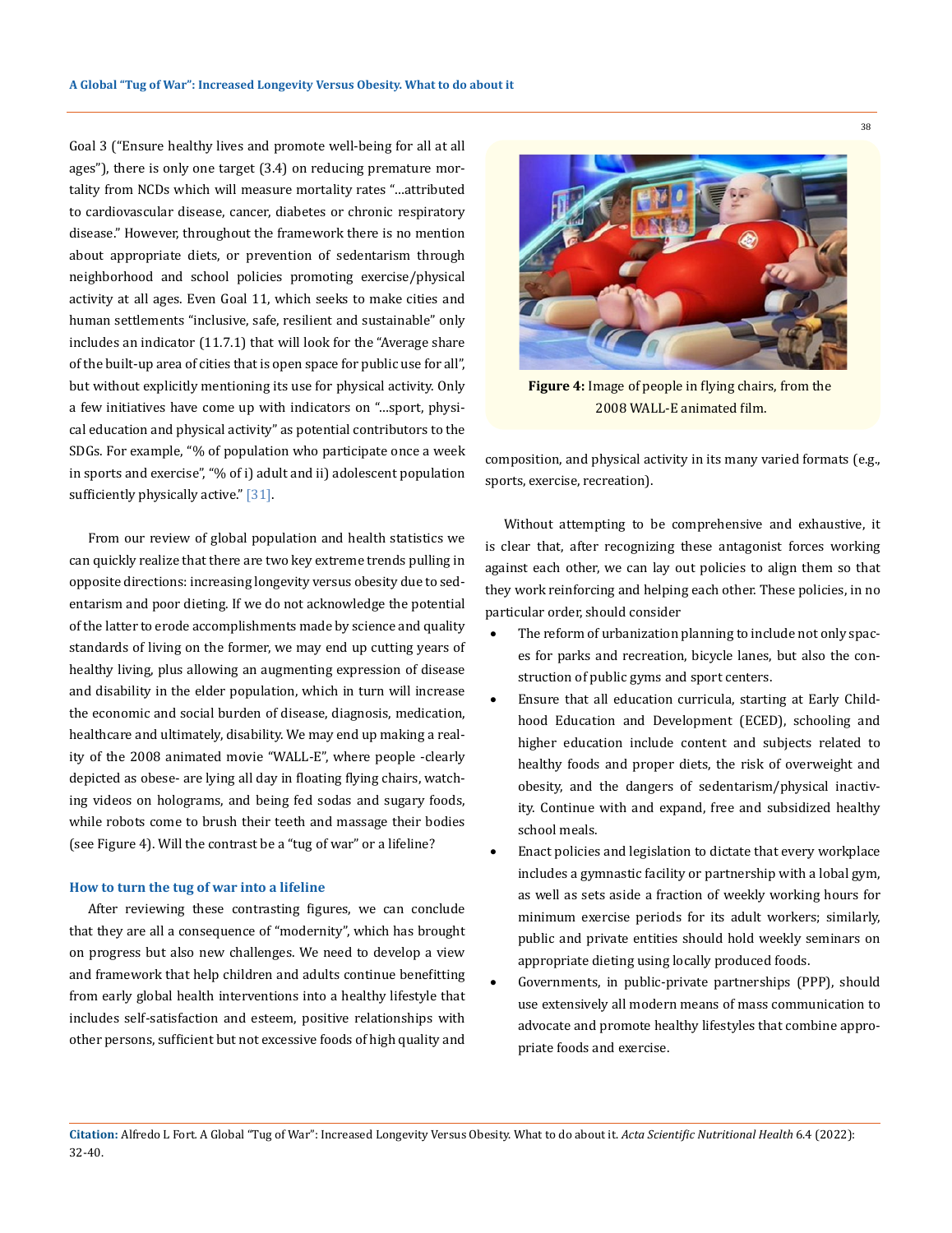As with the tobacco legislation, convene UN/WHO global conferences for the universal caution, taxation and restriction of sugary drinks and foods. Advocate for the diminution of consumption of processed and fried meats and carbohydrates, while promoting and championing the regular consumption of fruits and vegetables (food-based rather than nutrientbased guidelines). Include related indicators in the SDGs.

If these and other similar individual and collective actions are taken around the world, we can ensure the remaining time of the  $21<sup>st</sup>$  century, and beyond, will see even longer longevity, but moreover, a healthy, active and satisfying life for the ever-increasing older populations. Combat any potential tug-of-war by aligning global achievements with the promotion of health and well-being. Obviously, these actions should go hand-in-hand with other logical and humanistic ones such as poverty eradication, equality, tolerance and global peace. So be it.

## **Bibliography**

- 1. [United Nations. "Report of the International Conference on](https://www.un.org/development/desa/pd/sites/www.un.org.development.desa.pd/files/icpd_en.pdf)  [Population and Development - Cairo, 5 \(1995\).](https://www.un.org/development/desa/pd/sites/www.un.org.development.desa.pd/files/icpd_en.pdf)
- 2. [Nairobi Summit. "Nairobi Statement on ICPD25: Accelerating](https://www.nairobisummiticpd.org/content/icpd25-commitments)  [the Promise" \(2021\).](https://www.nairobisummiticpd.org/content/icpd25-commitments)
- 3. [United Nations. We can End Poverty. "Millenium Development](https://www.un.org/millenniumgoals/bkgd.shtml)  [Goals and Beyond" \(2015\).](https://www.un.org/millenniumgoals/bkgd.shtml)
- 4. [Ritchie H and Roser M. "Now it is possible to take stock did the](https://ourworldindata.org/millennium-development-goals)  [world achieve the Millennium Development Goals?" \(2018\).](https://ourworldindata.org/millennium-development-goals)
- 5. [United Nations. Department of Economic and Social Affairs.](https://sdgs.un.org/goals)  ["Sustainable Development" - the 17 Goals \(2021\).](https://sdgs.un.org/goals)
- 6. [United Nations. World Population Prospects 2019, Volume II:](https://population.un.org/wpp/Publications/Files/WPP2019_Highlights.pdf)  [Demographic Profiles. UN Department of Economic and Social](https://population.un.org/wpp/Publications/Files/WPP2019_Highlights.pdf)  [Affairs. Population Division. New York \(2019\).](https://population.un.org/wpp/Publications/Files/WPP2019_Highlights.pdf)
- 7. [United Nations. World Population Ageing 2019: Highlights. UN](https://www.un.org/en/development/desa/population/publications/pdf/ageing/WorldPopulationAgeing2019-Highlights.pdf)  [Department of Economic and Social Affairs. Population Divi](https://www.un.org/en/development/desa/population/publications/pdf/ageing/WorldPopulationAgeing2019-Highlights.pdf)[sion. New York \(2019\).](https://www.un.org/en/development/desa/population/publications/pdf/ageing/WorldPopulationAgeing2019-Highlights.pdf)
- 8. [Johns Hopkins. "Demographic Dividend: Investing in Human](https://demographicdividend.org/)  [Capital" \(2021\).](https://demographicdividend.org/)
- 9. [World Health Organization. Ageing and Health \(2018\).](https://www.who.int/news-room/fact-sheets/detail/ageing-and-health)
- 10. [Yazdanyar A and Newman AB. "The burden of cardiovascular](https://pubmed.ncbi.nlm.nih.gov/19944261/)  [disease in the elderly: morbidity, mortality, and costs".](https://pubmed.ncbi.nlm.nih.gov/19944261/) *Clinical Geriatric Medicine* [25.4 \(2009\): 563-577.](https://pubmed.ncbi.nlm.nih.gov/19944261/)
- 11. Lu Y., *et al*. "Global Burden of Metabolic Risk Factors for Chronic Diseases Collaboration (BMI Mediated Effects)". *The Lancet* 383.9921 (2014): 970-983.
- 12. Lloyd-Sherlock P., *et al*[. "Hypertension among older adults](https://pubmed.ncbi.nlm.nih.gov/24505082/)  [in low- and middle-income countries: prevalence, aware](https://pubmed.ncbi.nlm.nih.gov/24505082/)ness and control". *[International Journal of Epidemiology](https://pubmed.ncbi.nlm.nih.gov/24505082/)* 43.1 [\(2014\): 116-128.](https://pubmed.ncbi.nlm.nih.gov/24505082/)
- 13. [National Cancer Institute. Undated. Age and Cancer Risk.](https://www.cancer.gov/about-cancer/causes-prevention/risk/age)
- 14. National Cancer Institute. Surveillance, Epidemiology, and End Results Program. All Cancer Sites Combined SEER Incidence Rates by Age at Diagnosis, 2013-2017.
- 15. [Centers for Disease Control and Prevention CDC. "What is](https://www.cdc.gov/genomics/disease/epigenetics.htm)  Epigenetics?" *[Genomics and Precision](https://www.cdc.gov/genomics/disease/epigenetics.htm) Health* (2020).
- 16. White MC., *et al*[. "Age and Cancer Risk".](https://www.ncbi.nlm.nih.gov/pmc/articles/PMC4544764/) *American Journal of [Preventive Medicine](https://www.ncbi.nlm.nih.gov/pmc/articles/PMC4544764/)* 46.301 (2014): S7-15.
- 17. [World Health Organization. Obesity and overweight \(2020\).](https://www.who.int/news-room/fact-sheets/detail/obesity-and-overweight)
- 18. [GBD 2017 Diet Collaborators. "Health effects of dietary risks](https://www.thelancet.com/article/S0140-6736(19)30041-8/fulltext)  [in 195 countries, 1990-2017: a systematic analysis for the](https://www.thelancet.com/article/S0140-6736(19)30041-8/fulltext)  [Global Burden of Disease Study 2017".](https://www.thelancet.com/article/S0140-6736(19)30041-8/fulltext) *The Lancet* 393. 10184 [\(2019\): 1958-1972.](https://www.thelancet.com/article/S0140-6736(19)30041-8/fulltext)
- 19. [Harvard TH. Chan School of Public Health. Undated. "Obesity](https://www.hsph.harvard.edu/obesity-prevention-source/obesity-causes/diet-and-weight/)  [Prevention Source". Obesity Causes. Food and Diet.](https://www.hsph.harvard.edu/obesity-prevention-source/obesity-causes/diet-and-weight/)
- 20. Fadnes LT., *et al*[. "Estimating impact of food choices on life](https://pubmed.ncbi.nlm.nih.gov/35134067/)  [expectancy: A modeling study".](https://pubmed.ncbi.nlm.nih.gov/35134067/) *PLoS Medicine* 19.2 (2002): [e1003889.](https://pubmed.ncbi.nlm.nih.gov/35134067/)
- 21. [World Health Organization. "Diabetes" \(2020\).](https://www.who.int/news-room/fact-sheets/detail/diabetes)
- 22. [GBD 2019 Diseases and Injuries Collaborators. "Global burden](https://www.thelancet.com/journals/lancet/article/PIIS0140-6736(20)30925-9/fulltext)  [of 369 diseases and injuries in 204 countries and territories,](https://www.thelancet.com/journals/lancet/article/PIIS0140-6736(20)30925-9/fulltext)  [1990-2019: a systematic analysis for the Global Burden of Dis](https://www.thelancet.com/journals/lancet/article/PIIS0140-6736(20)30925-9/fulltext)ease Study 2019". *[The Lancet. Global Health Metrics](https://www.thelancet.com/journals/lancet/article/PIIS0140-6736(20)30925-9/fulltext)* 396.10258 [\(2020\): 1204-1222.](https://www.thelancet.com/journals/lancet/article/PIIS0140-6736(20)30925-9/fulltext)
- **Citation:** Alfredo L Fort*.* A Global "Tug of War": Increased Longevity Versus Obesity. What to do about it. *Acta Scientific Nutritional Health* 6.4 (2022): 32-40.